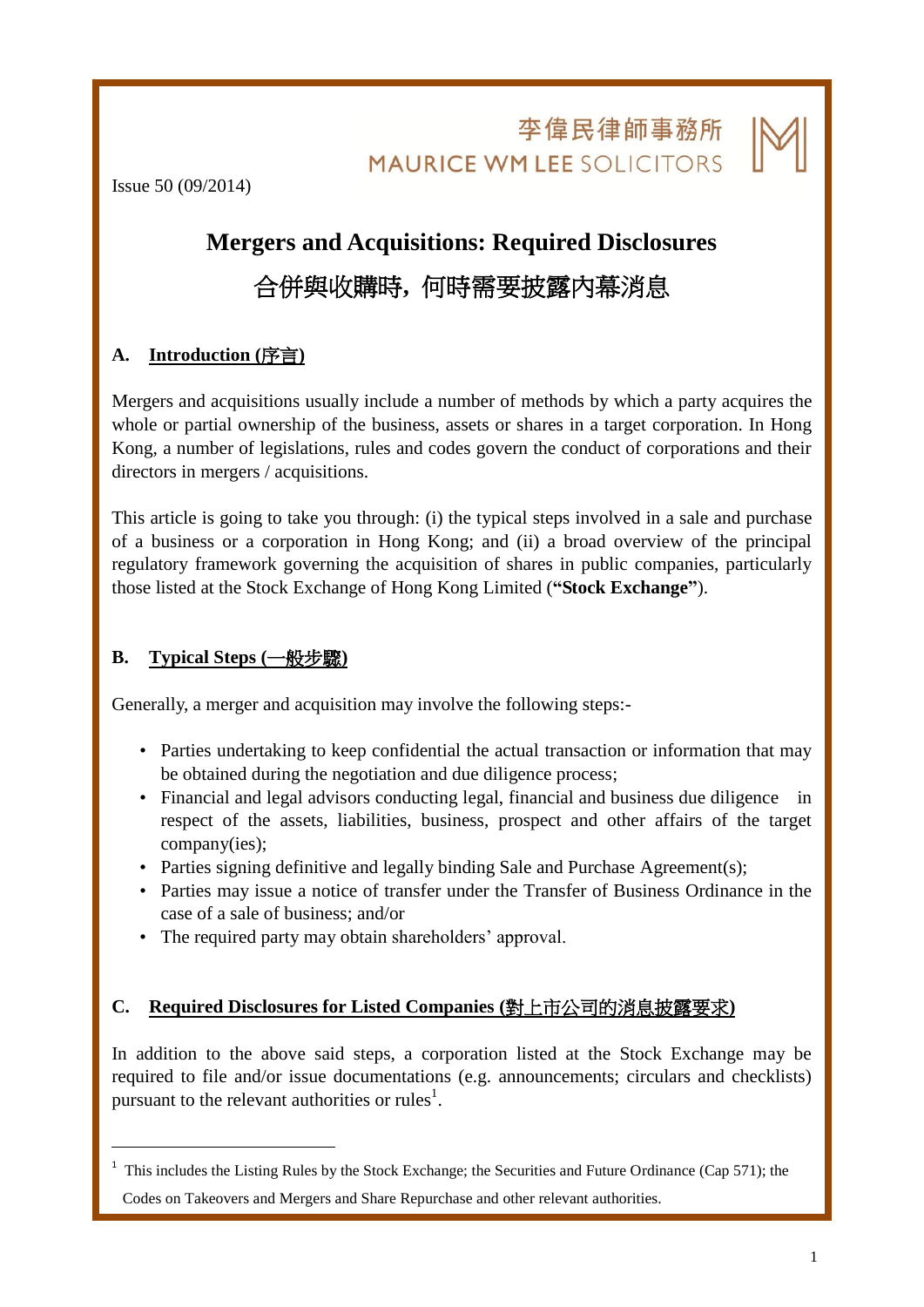## **Chapter 14 and 14A of the Listing Rules (**聯交所上市規則**)**

The Stock Exchange administers a non-statutory regime i.e. the Listing Rules. When a listed company or one of its group members becomes involved in the acquisition and disposal of shares/assets and/or transacts with connected persons, the listed company is required to comply with Chapter 14 and/or 14A of the Listing Rules.

Under Chapter 14 of the Listing Rules, the listed company must inform the Stock Exchange and publish announcements as soon as possible once the terms of a notifiable transaction have been finalized. Depending on the category of the transaction, which is classified in accordance to the so-called 5 percentage ratios, the listed company may have to: (i) issue notification to the Stock Exchange; (ii) publish an announcement; (iii) issue a circular to shareholders; (iv) obtain shareholders' approval; and/or (v) publish accountants' report;

As required under chapter 14A of the Listing Rules, depending on the circumstances, a connected transaction may require disclosure and shareholders' approval.

## **Disclosure of Inside Information under SFO (**證券及期貨條例**)**

Part XIVA of the Securities and Futures Ordinance (**"SFO"**), which came into effect on 1 January 2013, provides a statutory regime governing disclosure of non-public material price sensitive information (referred to as "inside information" under the SFO).

Under the SFO, listed corporations are under a statutory obligation to disclose to the public inside information as soon as reasonably practicable after the inside information has come to the corporation's knowledge<sup>2</sup>. The Market Misconduct Tribunal may institute proceeding for non-compliance, in which the corporation, directors and/or chief executive may be subject to a number of civil sanctions, including a maximum fine<sup>3</sup>.

# **Defining Inside Information (**內幕消息定義**)**

"Inside Information", as defined in the SFO, has the same definition of 'inside information' under the insider dealing regime<sup>4</sup>, which means specific information that:-

- (a) is about:
	- (i) The corporation;
	- (ii) A shareholder or officer of the corporation; or
	- (iii) The listed securities of the corporation of their derivatives; and
- (b) is not generally known to the persons who are accustomed or would be likely to deal in the listed securities of the corporation but would if generally known to them be likely to materially affect the price of the listed securities.

3 S.307N of SFO

1

L

 $2^2$  S.307B(1) of SFO

 $4$  S.245(2) of SFO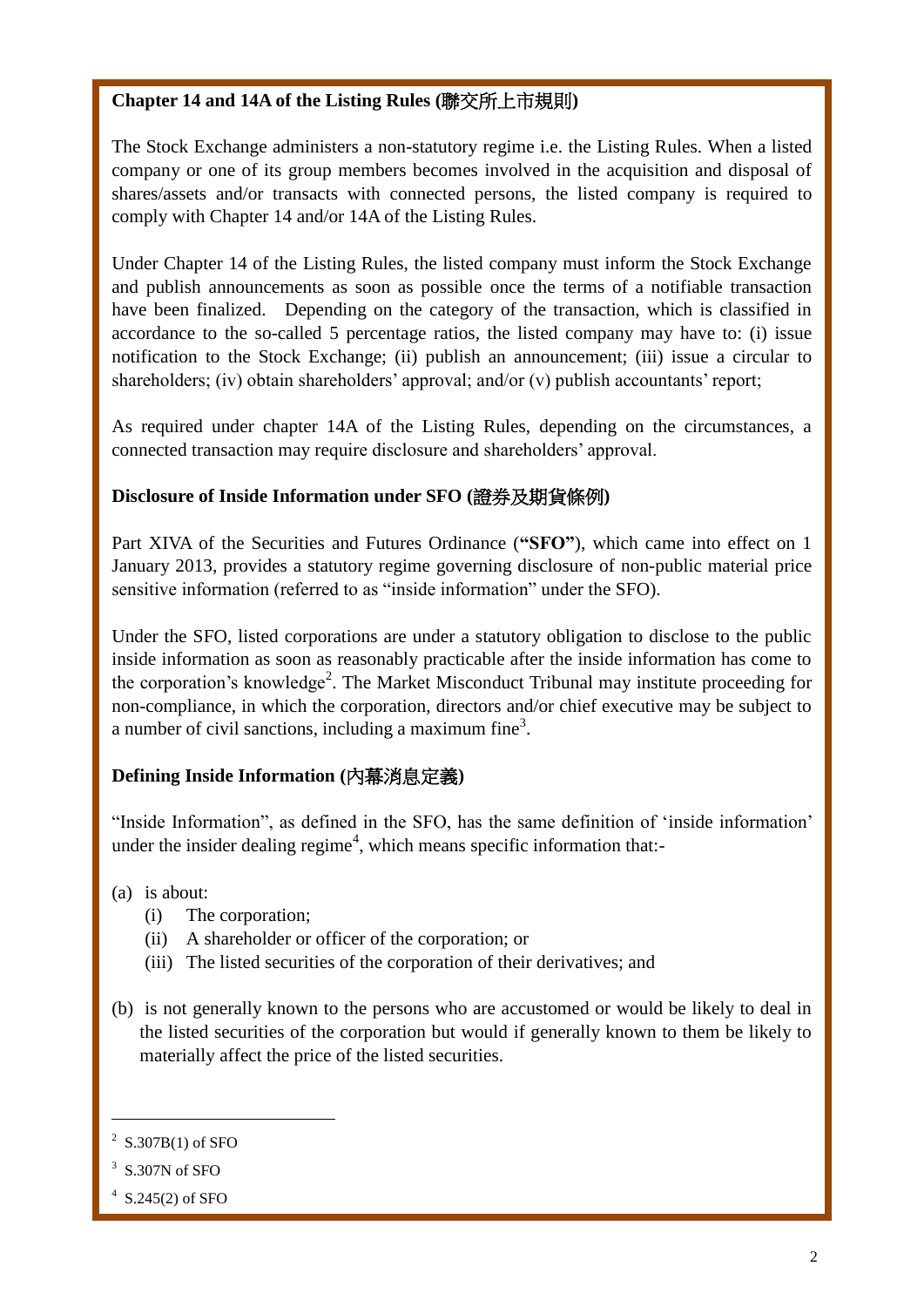A piece of information should be assessed objectively in considering whether it is inside information. The following are the key elements for inside information:-

- (a) The information must be **specific**;
- (b) The information **must not be generally known** to that segment of the market which deals or which would likely deal in the corporation's securities; and
- (c) The information would, if so known, be **likely to have a material effect on the price of**  the corporation's securities<sup>5</sup>.

## **Timing and Manner of Disclosure (**披露消息的時候和方式**)**

The corporation must disclose to the public such inside information as soon as practicable after such information has come to its knowledge. The disclosure must be made in a manner that can provide for equal, timely and effective access by the public to the information disclosed<sup>6</sup> and publications through Stock Exchange's electronic publication system should generally be sufficient.

# **The Safe Harbours (**容許不披露內幕消息的**"**安全港**"**條文**)**

Notwithstanding the strict requirements for disclosure of inside information, SFO provides four exceptions to permit listed corporations not to disclose or delay in disclosing inside information. Except for Safe Harbour A below, listed corporations are not allowed to rely on the other safe harbours unless it has taken reasonable precautions/ measures to preserve the confidentiality of the information and to ensure that the information remains confidential.

A listed corporation is not required to disclose any inside information:-

- Safe Harbour A: if such disclosure is prohibited by or would constitute a contravention of Hong Kong legislation or Court order;
- Safe Harbour B: If the information concerns an incomplete proposal or negotiation;
- Safe Harbour C: If the information is a trade secret; and
- Safe Harbour D: If the information concerns the provision of liquidity support from the Government's Exchange Fund or a central bank to the corporation;

In addition to the above, the Securities and Futures Commission may, on a case by case basis, waive a listed corporation from its disclosure obligations<sup>7</sup>.

# **D. Conclusion (**總結**)**

1

L

<sup>5</sup> Guidelines on Disclosure of Inside Information (June 2012) by the Securities and Futures Commission

 $6$  S.307(C)(1) of SFO

 $7$  S.307E of SFO